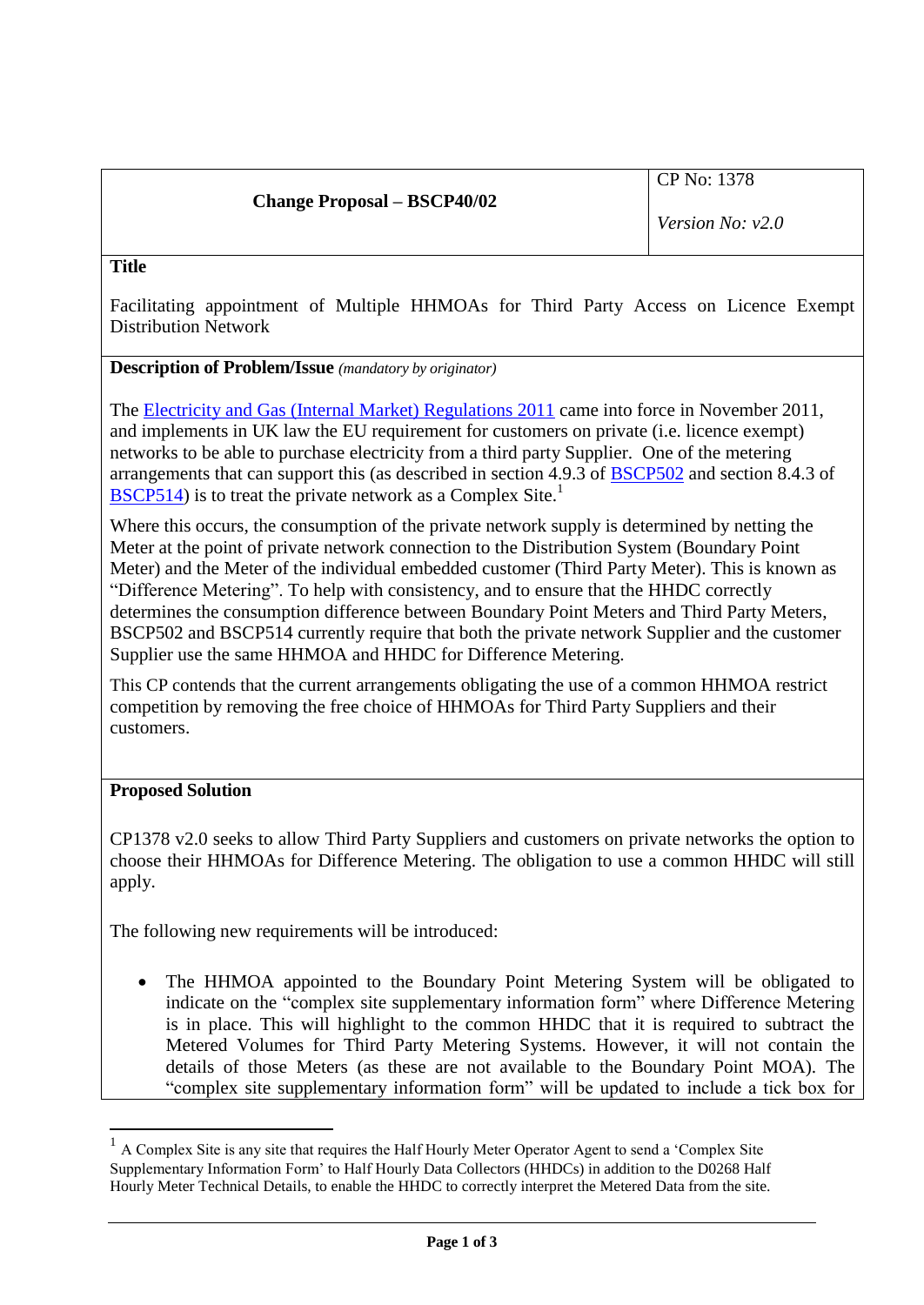this purpose.

- Each HHMOA appointed to the Third Party Metering Systems will provide the D0268 to the common HHDC.
- The common HHDC for the private network will combine the D0268s provided by the relevant HHMOAs to ensure that the correct Metered Volumes of energy enter Settlement. The common HHDC will determine:
	- o The Metered Volumes for each Third Party Metering System in accordance with the D0268s provided by the HHMOAs appointed to those Metering Systems;
	- o Metered Volumes for the Boundary Point Metering by subtracting the quantities of Active Energy for each Third Party Metering System on the network.
- And, in order to allow the HHDC to perform this process correctly, Third Party Suppliers through their HHMOA will need to notify the appointed HHDC that the Metering System is subject to a difference metering arrangement. The information must include the MSID of the relevant Boundary Point Metering System.

## **Justification for Change**

The current arrangements restrict competition by removing the free choice of HHMOA for Third Party Suppliers and their customers. Industrial and Commercial (I&C) Customers are accustomed to signing portfolio wide Meter Operator agreements in order to obtain competitive pricing and may not get the best value for money if they were forced to sign one-off MOA agreement for specific sites with Meter Operators with whom they do not have other agreements. Such choice is therefore in the interests of competition.

# **To which section of the Code does the CP relate, and does the CP facilitate the current provisions of the Code?**

This CP relates to (and is consistent with) Sections J and L of the BSC.

**Estimated Implementation Costs** *(mandatory by BSCCo)*

One ELEXON man day of effort to implement the redlined changes. One ELEXON man day equates to £240.

**Configurable Items Affected by Proposed Solution(s)** *(mandatory by originator)*

BSCP514 – section 8.4.3 BSCP502 – section 4.9.3